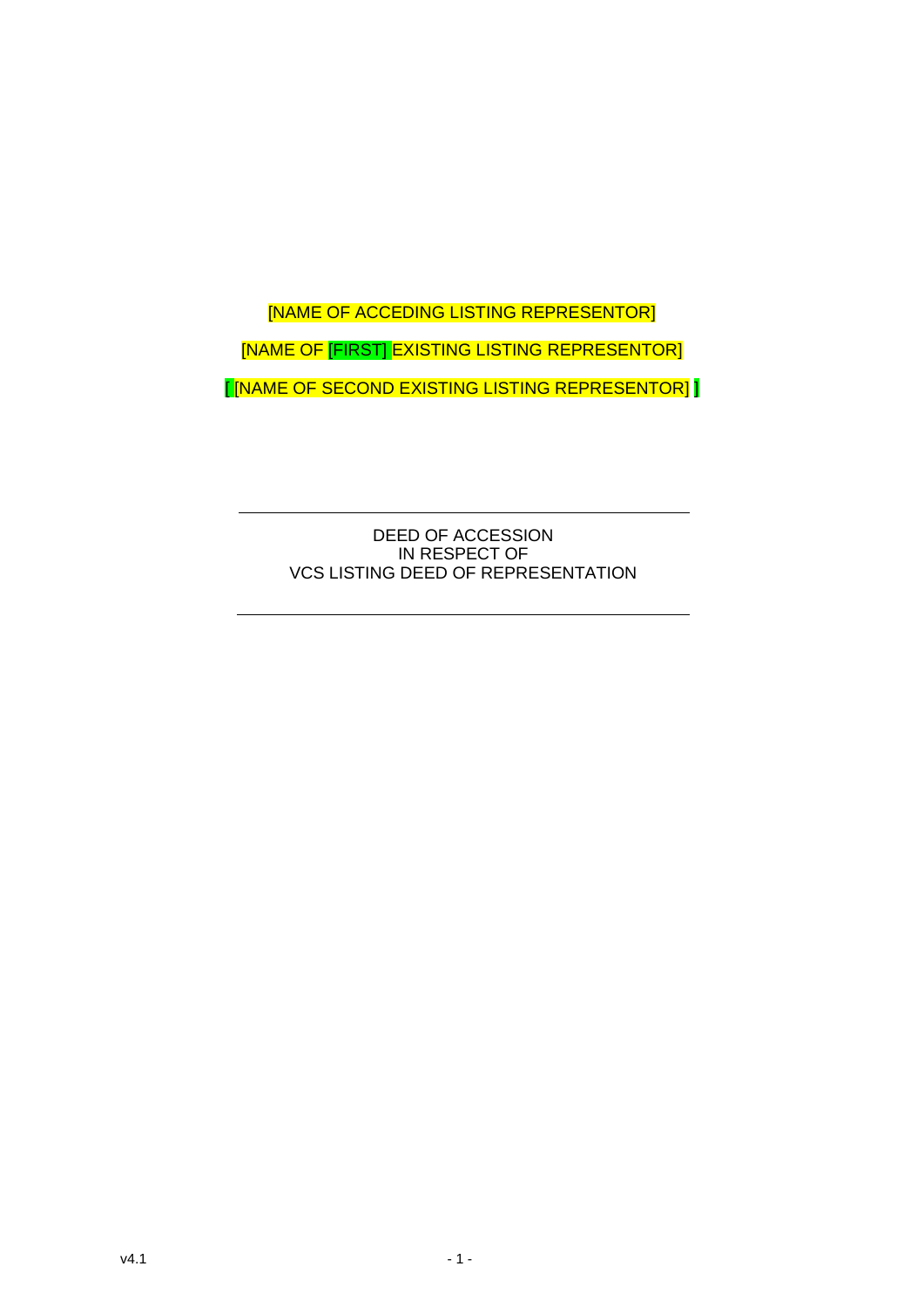# **THIS DEED OF ACCESSION** is made on **[DATE]<sup>1</sup>**

**BY**

[**NAME AND ADDRESS OF ACCEDING LISTING REPRESENTOR**] (as "**Acceding Listing Representor"**);

[**NAME AND ADDRESS OF EXISTING LISTING REPRESENTOR**] (as "**[First] Existing Listing Representor"**)[; and

[**NAME AND ADDRESS OF EXISTING LISTING REPRESENTOR**] (as "**Second Existing Listing Representor",** and together with the First Existing Listing Representator, collectively the **"Existing Listing Representors"**, and each an "**Existing Listing Representor**").]

- (A) On **[DATE]**, the Existing Listing Representor<sup>[s]</sup> made certain representations and warranties and undertook certain obligations under a listing deed of representation (the "**VCS Listing Deed of Representation**").
- (B) The Acceding Listing Representor hereby wishes to accede to and be bound by the terms of the VCS Listing Deed of Representation as a Listing Representor with effect from the date hereof.
- (C) **[Each of t][T]**he Existing Listing Representor<sup>[s]</sup> hereby wishes to acknowledge the accession of the Acceding Listing Representor.

## **THIS DEED WITNESSES** as follows:

#### 1. **INTERPRETATION**

Unless otherwise defined in this Deed or the context requires otherwise, words and expressions used in this Deed (including the recitals) have the meanings assigned to them in the VCS Listing Deed of Representation.

In addition, "**VCS Program Definitions**" means the *Program Definitions* for the VCS Program.

#### 2. **ACCESSION**

- 2.1 With effect from the date of this Deed, the Acceding Listing Representor shall, without any further action by Verra, any Listing Representor or any other party, be bound by the terms of the VCS Listing Deed of Representation as if it were originally named in the VCS Listing Deed of Representation as a 'Listing Representator'.
- 2.2 For the avoidance of doubt, the Acceding Listing Representor hereby acknowledges that Verra shall hold this Deed for the benefit of the persons listed at clause 2.3 of the VCS Listing Deed of Representation.

<sup>1</sup> **Drafting Note**: Green highlights to be deleted where there is only one Existing Listing Representators. This Deed also assumes that there will only be one Acceding Listing Representator.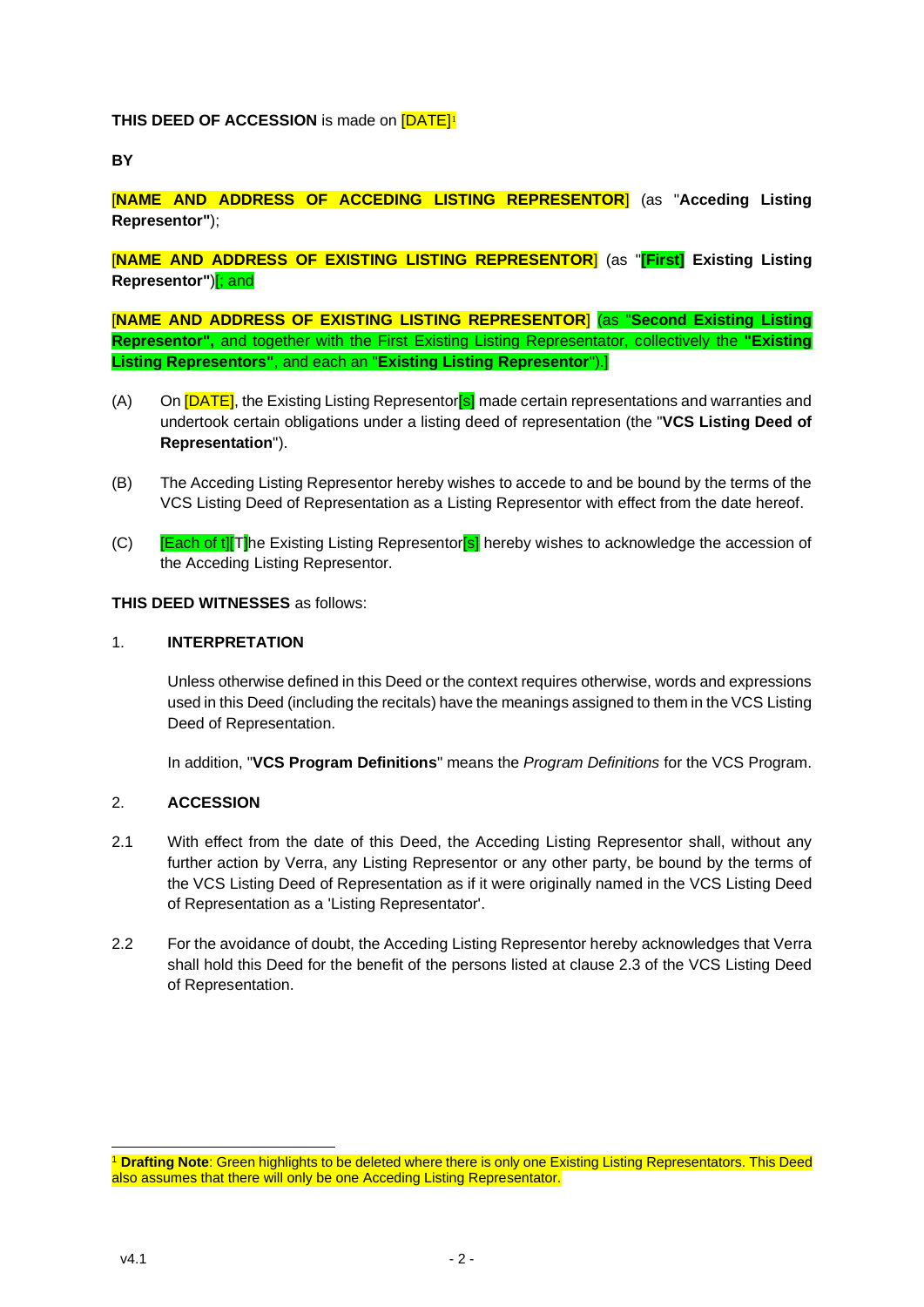# 3. **EXISTING LISTING REPRESENTOR[S]**

**[Each of t][T]**he Existing Listing Representor<sup>[s]</sup> hereby acknowledges and agrees with the accession of the Acceding Listing Representor to the VCS Listing Deed of Representation in accordance with the terms of this Deed.

## 4. **GOVERNING LAW AND JURISDICTION**

This Deed and all non-contractual obligations arising out of or in connection with it are governed by English law, and the English courts shall have exclusive jurisdiction to settle any dispute arising from or connected with this Deed, including a dispute regarding the existence, validity or termination of this Deed or the consequences of its nullity.

# 5. **COUNTERPARTS**

This Deed may be executed in any number of counterparts, which when executed and delivered is an original and all of which together evidence the same deed.

#### 6. **DELIVERY**

This Deed is delivered on the date written at the start of the Deed.

**This Deed has been executed as a deed and is delivered and takes effect on the date stated at the beginning of it.**